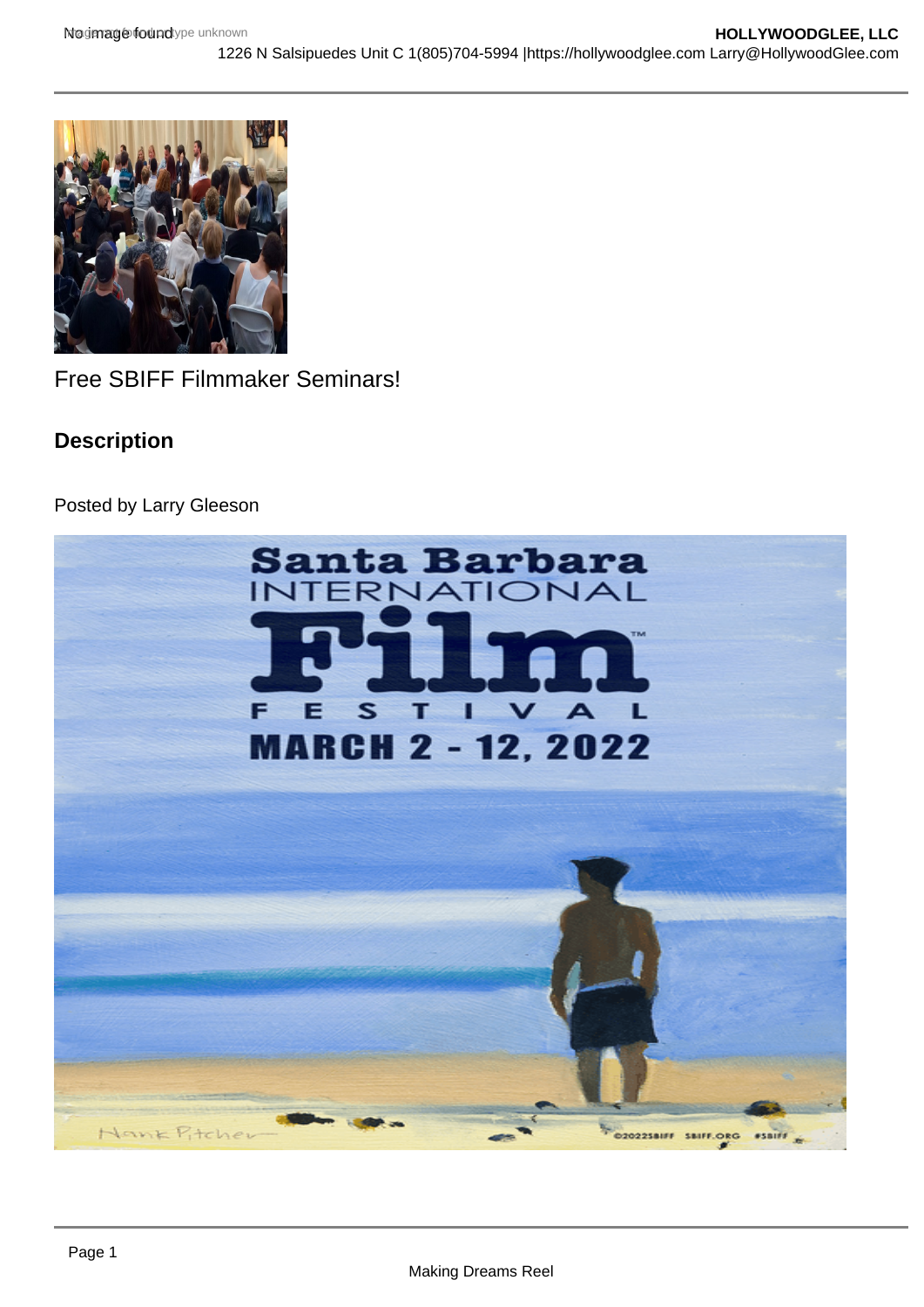The Santa Barbara International Film Festival is once again offering free filmmaker seminars. In previous years, the seminars were held behind the Lobero Theatre.

This year, however, the conversations will be held outside at Casa de la Guerra located at 15 East De La Guerra Street in downtown Santa Barbara.

The topics reflect films and highlights from the various sections and sidebars programmed for this year's festival.

Topic – Diversity Thursday, March 3 – 11:00 AM

Topic – Women Filmmakers Friday, March  $4 - 11:00$  AM

Topic – Independent Filmmakers Monday, March 7 – 11:00 AM

Topic – The Future of Theaters (In this Age of Streaming) Tuesday, March 8 – 11:00 AM

Topic – International Filmmaking Wednesday, March 9 – 11:00 AM

Topic – Documentary Activism Thursday, March  $10 - 11:00$  AM

Topic – How to Make a Great Short Friday, March 11 – 11:00 AM

## **About the Santa Barbara International Film Festival**

The Santa Barbara International Film Festival (SBIFF) is a 501(c)(3) non-profit arts and educational organization dedicated to discovering and showcasing the best in independent and international cinema. Over the past 36 years, SBIFF has become one of the leading film festivals in the United States – attracting 100,000+ attendees and offering 11 days of 200+ films including 100+ premieres representing over 60 countries, tributes, and panel discussions, fulfilling their mission to engage, enrich, and inspire the Santa Barbara community through film.